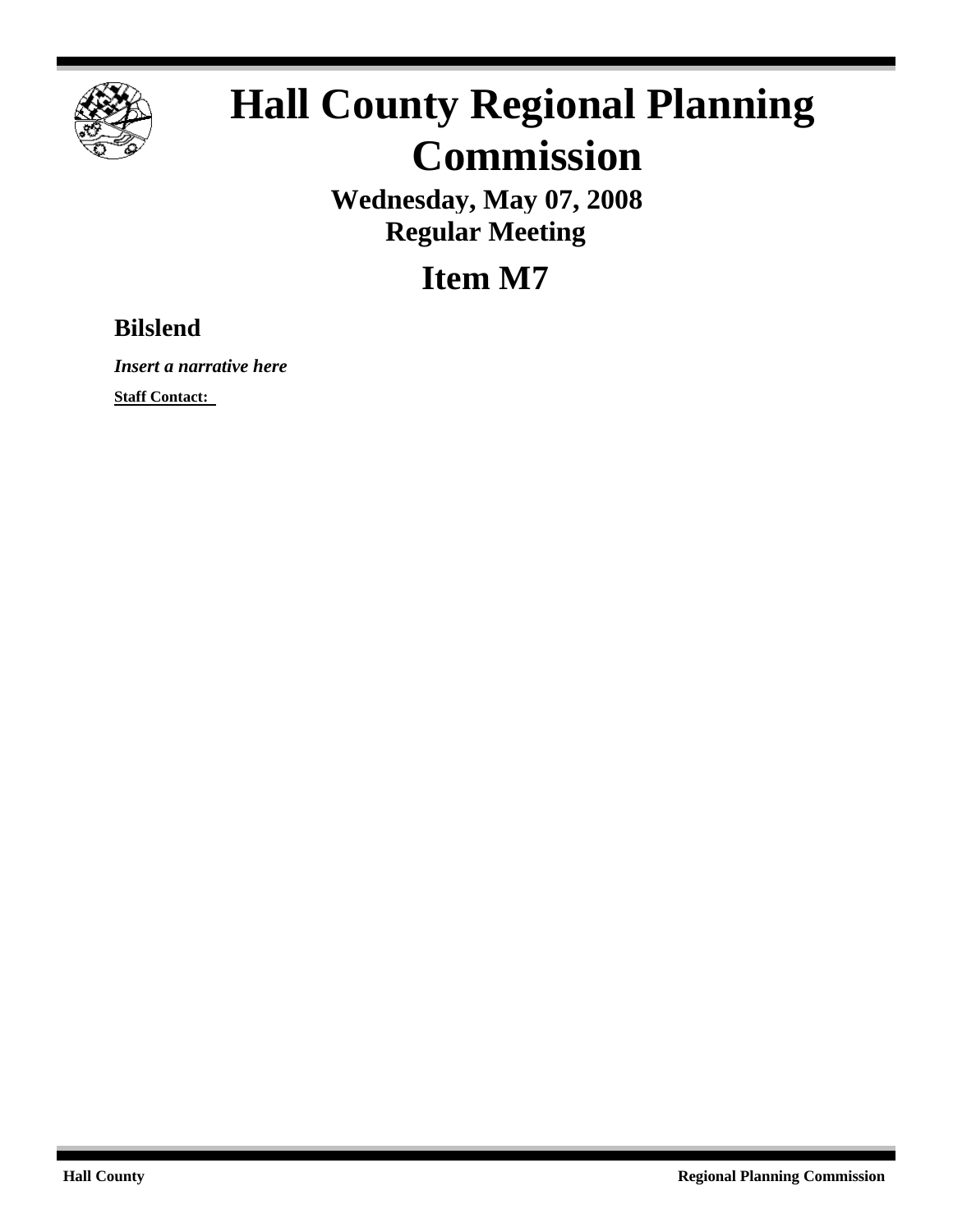April 21, 2008

Dear Members of the Board:

## **RE: Final Plat – Bilslend Subdivision.**

For reasons of Section 19-923 Revised Statues of Nebraska, as amended, there is herewith submitted a final plat of Bilslend Subdivision, located North of Burmood Rd., and South of Cedar View Rd., Hall County, Nebraska.

This final plat proposes to create 1 lot on a tract of land, comprising a part of the South Half (SW1/2) of Section Three (3), Township Nine (9) North, Range Twelve (12) West of the  $6<sup>th</sup>$ . P.M., in Hall County, Nebraska.

You are hereby notified that the Regional Planning Commission will consider this final plat at the next meeting that will be held at 6:00 p.m. on May 7, 2008 in the Council Chambers located in Grand Island's City Hall.

Sincerely,

Chad Nabity, AICP Planning Director

cc: City Clerk City Attorney Director of Public Works Director of Utilities Director of Building Inspections Manager of Postal Operations Rockwell and Associates

This letter was sent to the following School Districts 1R, 2, 3, 8, 12, 19, 82, 83, 100,126.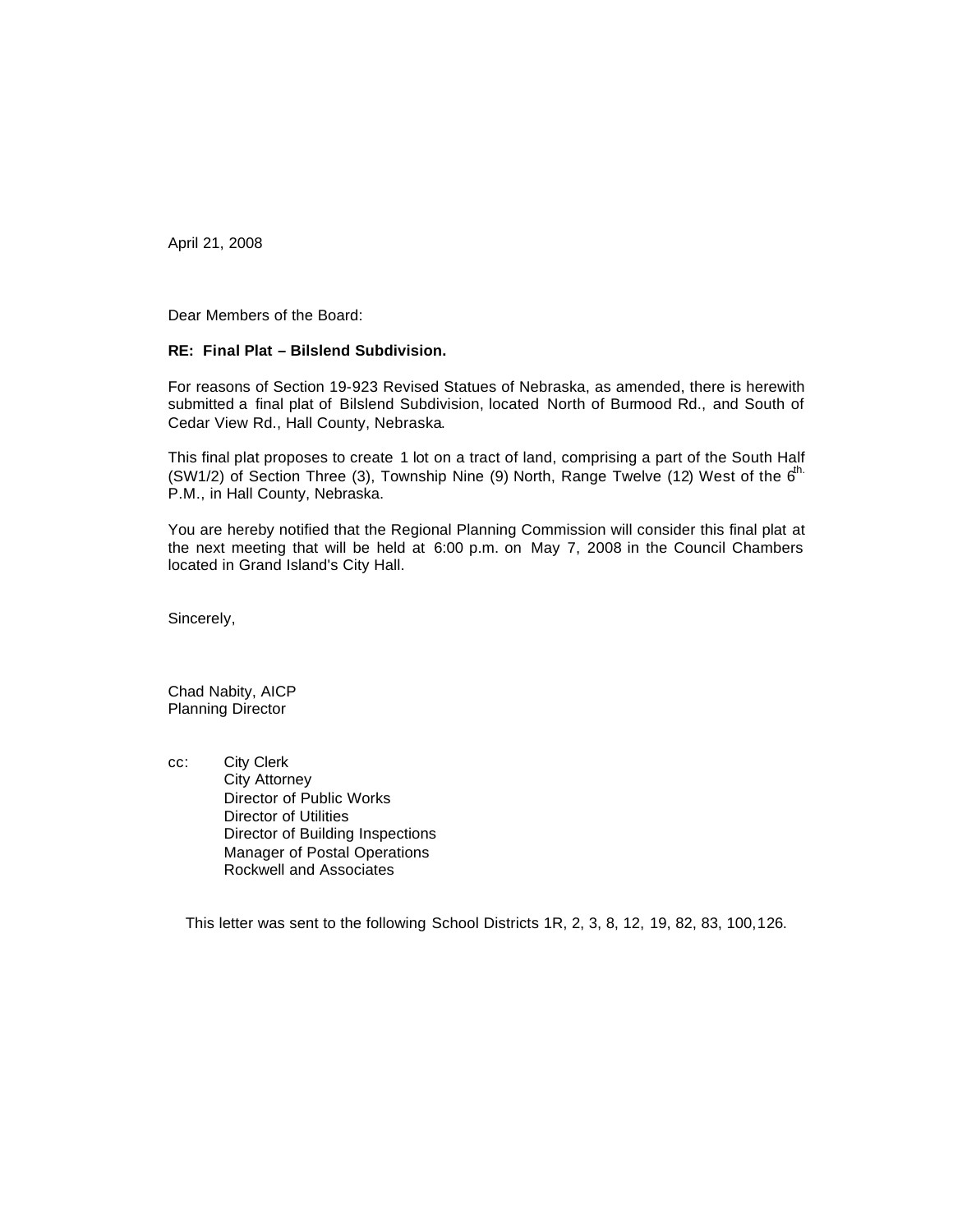